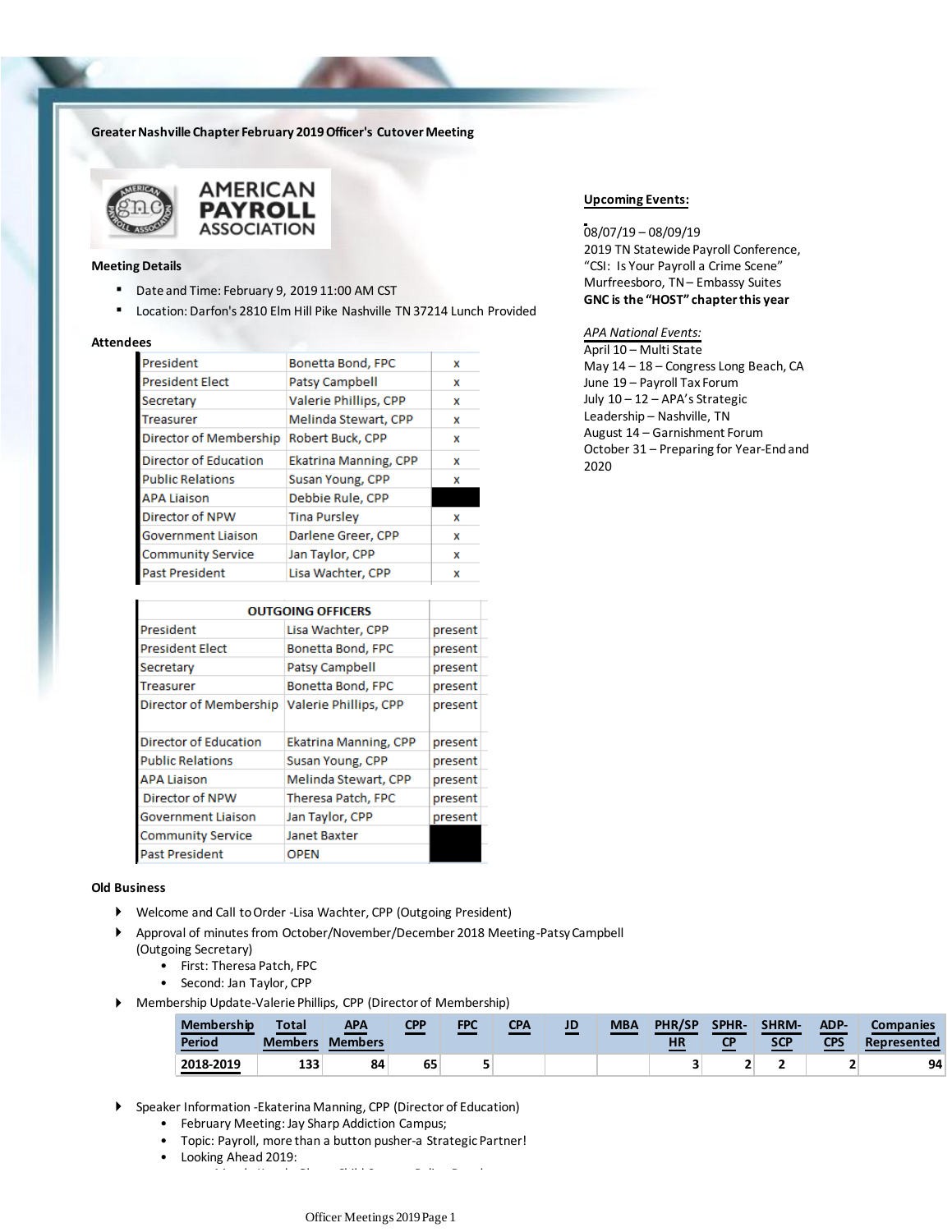- March: Krystle Glenn, Child Support Policy Development
- April: Josh Kendall, Thomas and Company
- May : Jennifer Dolan, Robert Half
- June : David Gray, Transcor
- July: Matt Merriam, Rapid Paycard
- August: TN Statewide-Aug 7-9-No Meeting
- September: OPEN-Potential Speaker Larry Phillips-Valerie to follow up as Larry has been traveling.
- October: OPEN-Potential Speaker Attorney from Smile Direct-Ekaterina to confirm
- November : Bruce Buchanan, Sebelist Buchanan Law, PLLC
- December: Gary Baucom, Ceridian
- ▶ Treasury Update-Bonetta Bond, FPC (Outgoing Treasurer)
	- Current account \$12346.86
	- 2018 overview and 2019 proposed budget
		- Total Revenue 2018 15935.86
		- Total Expense 2018 17440.62
		- Total Revenue Proposed 2019: 22000.00
		- Total Expense Proposed 2019: 20150.00
			- □ Concerns raised on revenue this year-suggestions include
				- $\triangleleft$  Membership drive
				- Committees to visit businesses
				- TV Stations/Community Event calendars
				- ◆ USPS flyers
			- □ Email ideas to Bonetta and revisit at a future meeting
			- □ Vote at first meeting on approval of 2019 budget
		- 990 done through 2018 and will do 2019's in April
- Spring Study Group-Ekaterina Manning, CPP
	- 5 participants all are interested in obtaining CPP
	- Two teaching slots open, Bonetta stated she had a sub available if needed
- National Payroll Week Awards-Theresa Patch, FPC (outgoing Director of NPW)
	- 3rd place in Educational outreach
		- Awarded Payroll Source, redeemed for Study Group participants
	- 1st place in NPW online survey
		- Awarded free registration to 37th annual congress only (winner responsible for travel)
		- Drawing to determine winner, Theresa Patch, FPC won
	- Suggested committees for different parts of NPW and work on activities throughout the year.
		- Proclamations
		- Pictures
		- Money matters
	- Community service
- Chapter Friend/Member Suggestions
	- Someone who exceeds expectations and goes above and beyond for chapter
		- Not required, but is vital to retention
			- February outgoing officers
			- March Cumberland Trucks

## **New Business**

- Lisa Wachter, CPP (President)
	- Recognize outgoing and incoming officers

|                              | Incoming              | Outgoing              |  |  |
|------------------------------|-----------------------|-----------------------|--|--|
| President                    | Bonetta Bond, FPC     | Lisa Wachter, CPP     |  |  |
| <b>President Elect</b>       | Patsy Campbell        | Bonetta Bond, FPC     |  |  |
| Secretary                    | Valerie Phillips, CPP | Patsy Campbell        |  |  |
| <b>Treasurer</b>             | Melinda Stewart, CPP  | Bonetta Bond, FPC     |  |  |
| Director of Membership       | Robert Buck, CPP      | Valerie Phillips, CPP |  |  |
| <b>Director of Education</b> | Ekatrina Manning, CPP | Ekatrina Manning, CPP |  |  |
| <b>Public Relations</b>      | Susan Young, CPP      | Susan Young, CPP      |  |  |
| <b>APA Liaison</b>           | Debbie Rule, CPP      | Melinda Stewart, CPP  |  |  |
| Director of NPW              | <b>Tina Pursley</b>   | Theresa Patch, FPC    |  |  |
| <b>Government Liaison</b>    | Darlene Greer, CPP    | Jan Taylor, CPP       |  |  |
| <b>Community Service</b>     | Jan Taylor, CPP       | Janet Baxter          |  |  |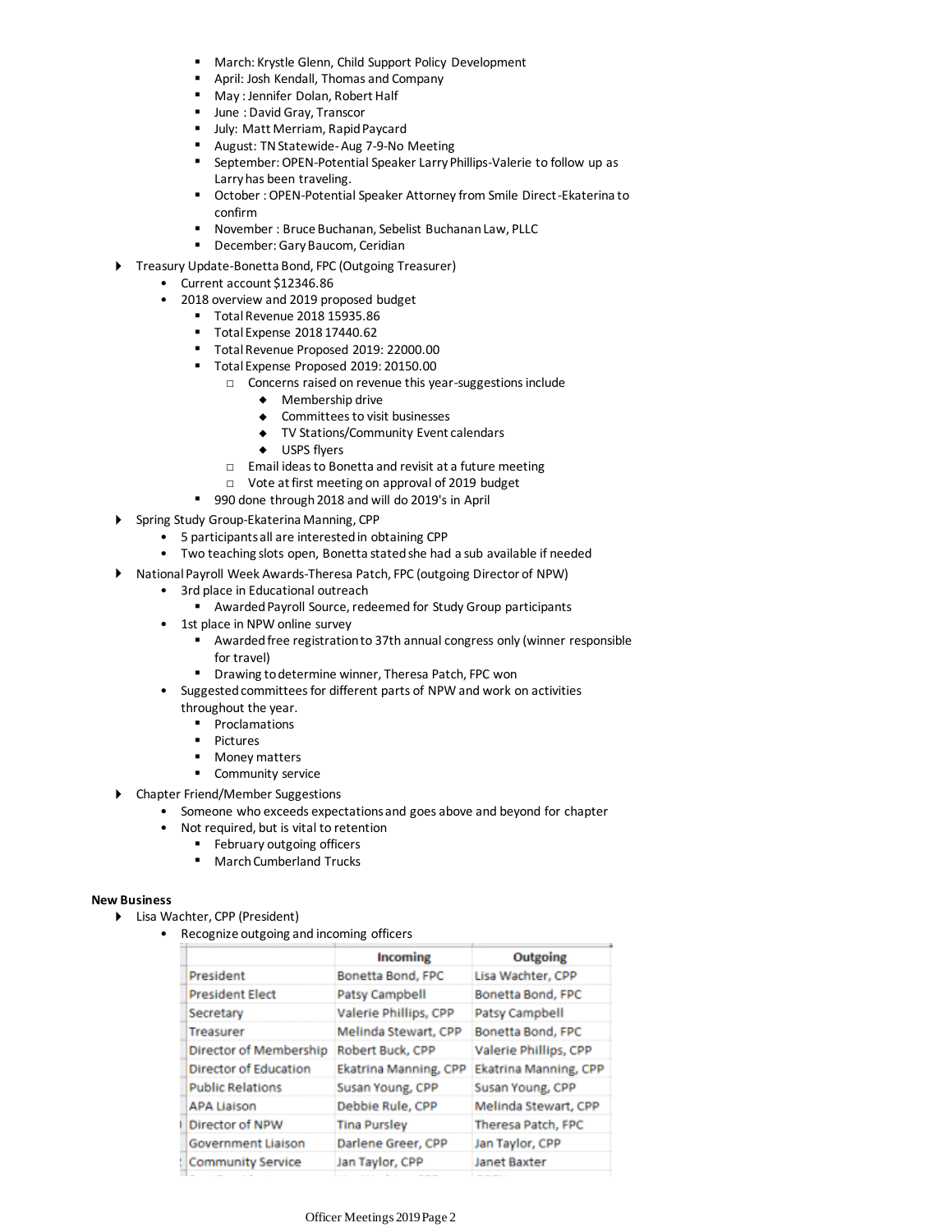|                              | Incoming              | Outgoing              |  |  |
|------------------------------|-----------------------|-----------------------|--|--|
| President                    | Bonetta Bond, FPC     | Lisa Wachter, CPP     |  |  |
| <b>President Elect</b>       | <b>Patsy Campbell</b> | Bonetta Bond, FPC     |  |  |
| Secretary                    | Valerie Phillips, CPP | Patsy Campbell        |  |  |
| <b>Treasurer</b>             | Melinda Stewart, CPP  | Bonetta Bond, FPC     |  |  |
| Director of Membership       | Robert Buck, CPP      | Valerie Phillips, CPP |  |  |
| <b>Director of Education</b> | Ekatrina Manning, CPP | Ekatrina Manning, CPP |  |  |
| <b>Public Relations</b>      | Susan Young, CPP      | Susan Young, CPP      |  |  |
| <b>APA Liaison</b>           | Debbie Rule, CPP      | Melinda Stewart, CPP  |  |  |
| Director of NPW              | <b>Tina Pursley</b>   | Theresa Patch, FPC    |  |  |
| <b>Government Liaison</b>    | Darlene Greer, CPP    | Jan Taylor, CPP       |  |  |
| <b>Community Service</b>     | Jan Taylor, CPP       | Janet Baxter          |  |  |
| <b>Past President</b>        | Lisa Wachter, CPP     | <b>OPEN</b>           |  |  |

- Review Documents
	- 2019 Contract with Millennium Maxwell House Hotel
		- □ Meeting dates, third Thursday each month
			- Exceptions: No meeting in January or August and 2nd Thursday in May and December
	- **Monthly Officer calls** 
		- □ First Thursday each month 1230-130PM, next call March 7
			- July 4th will be moved at Bonetta's discretion
		- □ Mark Calendars now
			- $\bullet$  Number to call is 712-770-4340
		- □ Agenda provided prior to meeting
	- Statewide updates
		- □ Nashville Chapter will host this year
			- $\bullet$  Think about things to do for hosting
		- □ Fall Study group will need to be moved week of Statewide
		- □ Link will be up for statewide soon and posted on website
- Bylaw update
	- Last updated 7/11/17
	- Memberships are either individual or company owned
	- Membership year runs from Oct 1 through Sept 30
		- □ Drive for membership must start by August 1
	- Events
		- □ Minimum of 10 meetings
		- □ Board present for at least 75% of events
	- NPW planning start by May (recommended)
	- Nomination committee appointed no later than October board meeting
		- □ Membership must be current to be eligible for nominations
		- □ Officer nomination runs for month of October
		- □ Elections run through month of November
	- Budgets presented annually and agreed on by board
	- Disbursement of funds-President, President Elect or Treasurer
		- □ Considering move to another bank due to signature update issues with **BOA**
	- Officer Responsibilities
		- $\neg$  Round table with current officers
- Local Chapter Guide
	- APA Contacts
		- APA policies govern local chapters
		- □ Cannot conflict with national events ■ Chapters required to submit annual schedule of events
		- Membership only available to individuals-not companies
		- □ Monthly lists of new members sent to President ■ Chapters can request a mailing list for APA members in local area
		- RCH approval required for all meetings at least 30 days prior
		- Attendance records must be kept
		- Statewide must be associated with local chapters
			- □ TSWB-TN Statewide Board
				- All chapters represented on independent board
				- Not an APA organization, but works in conjunction with all
				- chapters to remove burden of one chapter planning event solely
		- Chapters reaffiliation must happen annually March 1.
- Chapter Marketing
	- Social Media